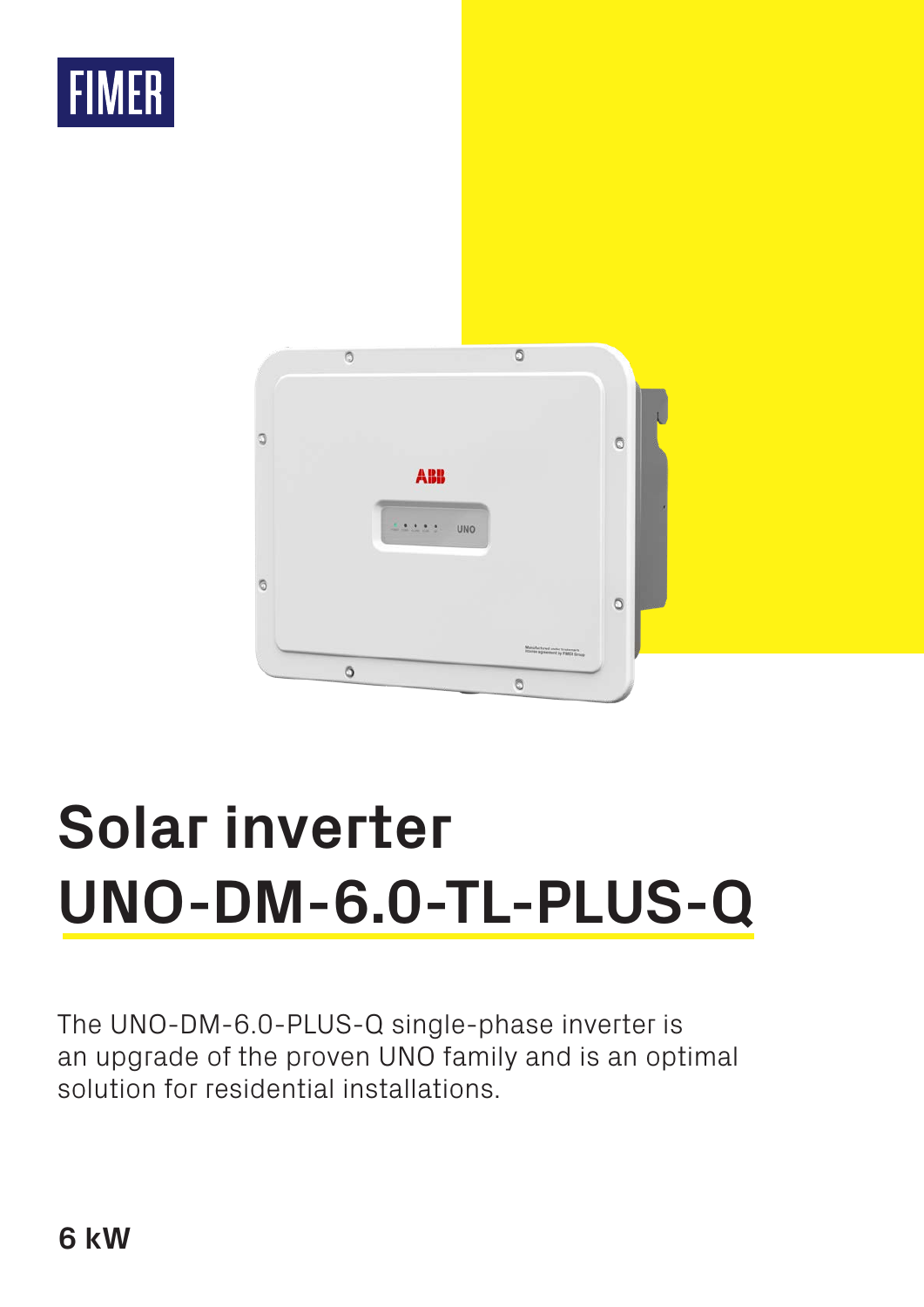#### **High power density**

The design wraps FIMER's quality and engineering into a lightweight and compact package thanks to technological choices optimized for installations with different orientation.

The inverter allows high performance in a minimum space and has a dual Maximum Power Point Tracker (2 MPPT).

#### **Easy to install, fast to commission**

The featured easy commissioning routine removes the need for a long configuration process, resulting in lower installation time and costs.

Improved user experience thanks to a build in User Interface (UI), which enables access to features such as advanced inverter configuration settings, dynamic feed-in control and load manager, from any WLAN enabled devices (smartphone, tablet or PC).

#### **Smart capabilities**

The embedded logging capabilities and direct transferring of the data to Internet (via Ethernet or WLAN) allow customers to enjoy the whole Aurora Vision remote monitoring experience. The advanced communication interfaces (WLAN, Ethernet, RS485) combined with an efficient Modbus (RTU/TCP)

communication protocol, Sunspec compliant, allow the inverter to be easily integrated within any smart environment and with third party monitoring and control systems.

A complete set of control functions with the embedded efficient algorithm, enabling dynamic control of the feed-in (i.e. zero injection), make the inverter suitable for worldwide applications in compliance with regulatory norms and needs of the utilities.

#### **Energy Viewer**

This new tool allows residential customers to remotely monitor the performance of their own solar plant and provides all information necessary to increase energy self-reliance and self-sufficiency.

#### **Highlights**

- Wireless access to the embedded Web User Interface
- Easy commissioning capability
- Future-proof with embedded connectivity for smart building and smart grid integration
- Dynamic feed-in control (for instance "zero injection")
- Remote firmware upgrade for inverter and components
- Modbus TCP/RTU Sunspec compliant
- Remote monitoring via Aurora Vision cloud

### **UNO-DM-6.0-TL-PLUS-Q string inverter block diagram**

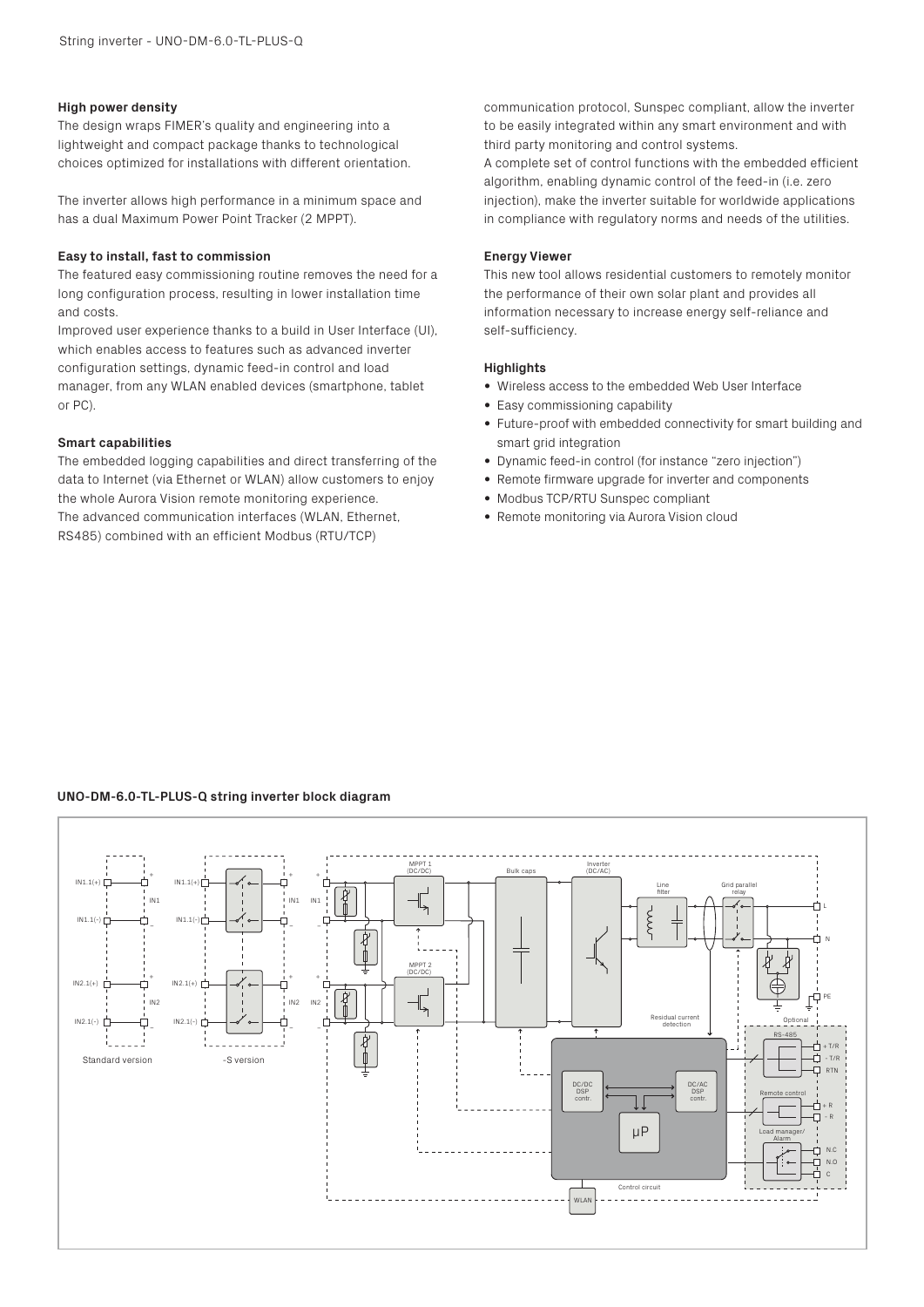## **Technical data and types**

| Type code                                                                                                  | UNO-DM-6.0-TL-PLUS-Q                                                                                                         |
|------------------------------------------------------------------------------------------------------------|------------------------------------------------------------------------------------------------------------------------------|
| Input side                                                                                                 |                                                                                                                              |
| Absolute maximum DC input voltage (V <sub>max,abs</sub> )                                                  | 600 V                                                                                                                        |
| Start-up DC input voltage (Vstart)                                                                         | 200 V (adj. 120350 V)                                                                                                        |
| Operating DC input voltage range (VdcminVdcmax)                                                            | 0.7 x V <sub>start.</sub> 580 V (min 90 V)                                                                                   |
| Rated DC input voltage                                                                                     | 360 V                                                                                                                        |
| Rated DC input power (Pdcr)                                                                                | 6200W                                                                                                                        |
| Number of independent MPPT                                                                                 | $\overline{2}$                                                                                                               |
| Maximum DC input power for each MPPT (PMPPTmax)                                                            | 4000W (MPPT1), 3500W (MPPT2)                                                                                                 |
| DC input voltage range with parallel configuration of MPPT at Pacr                                         | 200480V                                                                                                                      |
| DC power limitation with parallel configuration of MPPT at Pacr                                            | Linear derating from Max to 500W [480V≤VMPPT≤580V]                                                                           |
| DC power limitation for each MPPT with independent configuration of MPPT at Pacr, max<br>unbalance example | On MPPT1: 4000W (200V≤VMPPT≤480)<br>On MPPT2: Pdcr-4000W(195V≤VMPPT≤480) or<br>3500W (305V≤VMPPT≤480) with no power on MPPT1 |
| Maximum DC input current (Idcmax) / for each MPPT                                                          | 31,5 A /20-11,5 A, (MPPT1-MPPT2)                                                                                             |
| Maximum input short circuit current for each MPPT                                                          | 25 A                                                                                                                         |
| Number of DC inputs pairs for each MPPT                                                                    | 2 on channel 1: 1 on channel 2                                                                                               |
| DC connection type                                                                                         | Quick Fit PV Connector <sup>(1)</sup>                                                                                        |
| Input protection                                                                                           |                                                                                                                              |
| Reverse polarity protection                                                                                | Yes, from limited current source                                                                                             |
| Input over voltage protection for each MPPT - varistor                                                     | Yes                                                                                                                          |
| Photovoltaic array isolation control                                                                       | According to local standard                                                                                                  |
| DC switch rating for each MPPT (version with DC switch)                                                    | 32A / 600 V                                                                                                                  |
| Output side                                                                                                |                                                                                                                              |
| AC Grid connection type                                                                                    | Single phase                                                                                                                 |
| Rated AC power (P <sub>acr</sub> @cosq=1)                                                                  | 6000W                                                                                                                        |
| Maximum AC output power (Pacmax 回cosq=1)                                                                   | 6000W                                                                                                                        |
| Maximum apparent power (Smax)                                                                              | 6650 VA                                                                                                                      |
| Rated AC grid voltage (Vac.r)                                                                              | 230V                                                                                                                         |
| AC voltage range                                                                                           | 180264 V (2)                                                                                                                 |
| Maximum AC output current (lac.max)                                                                        | 30.0 A                                                                                                                       |
| Contributory fault current                                                                                 | 40.0 A                                                                                                                       |
| Rated output frequency (fr)                                                                                | 50 Hz / 60 Hz                                                                                                                |
| Output frequency range (fminfmax)                                                                          | 4753 Hz / 5763 Hz(3)                                                                                                         |
| Nominal power factor and adjustable range                                                                  | $> 0.995$ , adj. $\pm 0.8$                                                                                                   |
| Total current harmonic distortion                                                                          | $< 3\%$                                                                                                                      |
| AC connection type                                                                                         | <b>Terminal Block</b>                                                                                                        |
| <b>Output protection</b>                                                                                   |                                                                                                                              |
| Anti-islanding protection                                                                                  | According to local standard                                                                                                  |
| Maximum external AC overcurrent protection                                                                 | 40.0 A                                                                                                                       |
| Output overvoltage protection - varistor                                                                   | $2(L - N / L - PE)$                                                                                                          |
| Operating performance                                                                                      |                                                                                                                              |
| Maximum efficiency (η <sub>max</sub> )                                                                     | 97,40%                                                                                                                       |
| Weighted efficiency (EURO/CEC)                                                                             | 97.0% / -                                                                                                                    |
| Feed in power threshold                                                                                    | 8 W                                                                                                                          |
| Night consumption                                                                                          | <0.4 W                                                                                                                       |
| <b>Embedded Communication</b>                                                                              |                                                                                                                              |
| <b>Embedded Communication Interface</b>                                                                    | Writeless <sup>(4)</sup>                                                                                                     |
| <b>Embedded Communication Protocol</b>                                                                     | ModBus TCP (SunSpec)                                                                                                         |
| Commissioning Tool                                                                                         | Web User Interface, Aurora Manger Lite                                                                                       |
| Monitoring                                                                                                 | Plant Portfolio Manager, Plant Viewer, Plant Viewer for Mobile, Energy Viewer                                                |